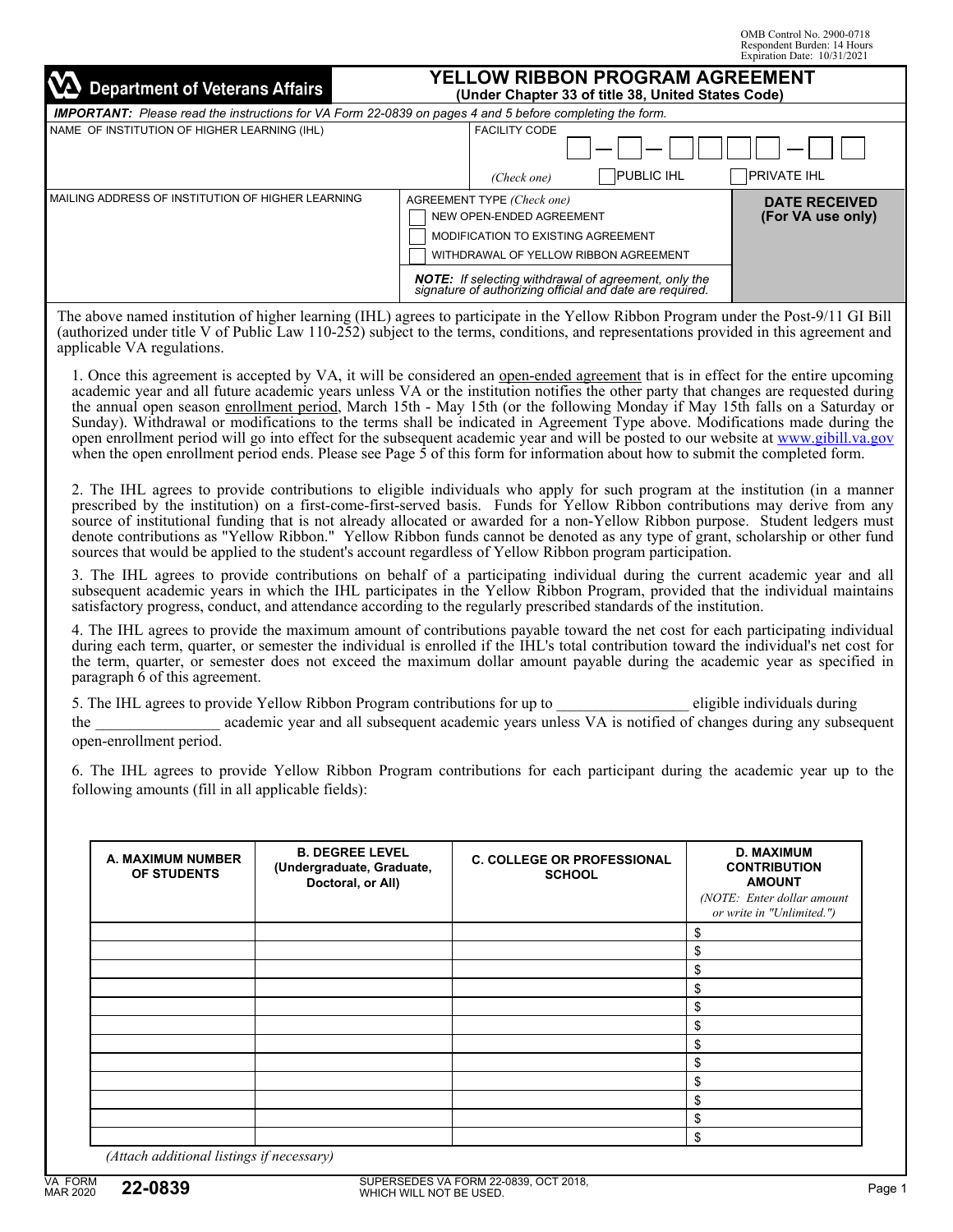7. An IHL with multiple campuses that wishes to submit a single Yellow Ribbon Program agreement covering more than one campus agrees to submit a listing of all campuses covered under this agreement as an addendum to this agreement. The listing must include the name, address, and facility code of each campus. The IHL further certifies that all campuses covered under this agreement are subject to the authority of the authorizing official signing the agreement, and each campus has a certifying official or other employee who meets the requirements of section  $21.4266(f)(3)(ii)$ of title 38, Code of Federal Regulations, and has access to the terms of this agreement.

 8. This agreement is entered into under the authority of section 3317 of title 38, United States Code (as added by section 5003 of Public Law 110-252, effective August 1, 2009) and section 21.9700 of title 38, Code of Federal Regulations. The terms of this agreement will be effective for the entire academic year beginning on the first day of August following the date of acceptance by a duly authorized officer of VA, and all subsequent academic years unless VA is notified of changes during any subsequent open enrollment period.

9. The terms of this agreement will be available for public viewing on VA's GI Bill website at [www.gibill.va.gov.](www.gibill.va.gov)

 10. Completed agreements (with the original signature of an official legally authorized to bind the IHL to this agreement) must be received by VA no later than May 15th (or the following Monday if May 15th falls on a weekend). Late agreements will not be accepted. The agreement, once accepted by VA, will be considered an open-ended agreement. See Page 1 for information pertaining to modification of terms.

 11. The IHL certifies that at least 1 of its VA-approved programs has tuition and/or fees that exceed the maximum rates payable by the Post-9/11 GI Bill at the time this document is being submitted.

 12. The IHL is strongly encouraged to adhere to the Principles of Excellence established by Executive Order 13607, provided as an attachment to this document. The Principles of Excellence help ensure that Veterans, spouses, and other family members have the information, support, and protections they deserve while pursuing their educational or vocational goals. If your institution is currently in compliance with the Principles of Excellence, or if the institution intends to be in compliance with the Principles of Excellence, while participating in the Yellow Ribbon Program, please check the box below. Adhering to the Principles of Excellence is not a condition of approval for participation in the Yellow Ribbon Program. However, VA intends to publish on its GI Bill website a list of those Yellow Ribbon schools that agree to comply with the Principles of Excellence.

 $\bigcap$  This institution agrees to comply with the Principles of Excellence while participating in the Yellow Ribbon Program.

13. Points of contact:

| School Financial Representative/<br>Yellow Ribbon Program Point of Contact (POC) |  |  |  |  |
|----------------------------------------------------------------------------------|--|--|--|--|
| Telephone No. (Include Area Code)<br>Name (First, middle, last)<br>E-mail        |  |  |  |  |

| <b>School Certifying Official</b>                                         |  |  |  |  |
|---------------------------------------------------------------------------|--|--|--|--|
| Name (First, middle, last)<br>E-mail<br>Telephone No. (Include Area Code) |  |  |  |  |
|                                                                           |  |  |  |  |

**RESPONDENT BURDEN**: We need this information to determine your institution of higher learning's eligibility to participate in the Yellow Ribbon Program. Title 38 United States Code allows us to request this information. We estimate that you will need an average of 14 hours to review the instructions, find information, and complete the form. VA cannot conduct or sponsor a collection of information unless a valid OMB control number is displayed. You are not required to respond to a collection of information if this number is not displayed. Valid OMB control numbers can be located on the OMB Internet Page at **<www.reginfo.gov/public/do/PRAMain>**. You may also call 1-888-GIBILL-1 (1-888-442-4551) to get information on where to send comments or suggestions about this information collection. Your obligation to respond is voluntary.

| <b>AGREED TO:</b>                  |                               |                         |                    |  |
|------------------------------------|-------------------------------|-------------------------|--------------------|--|
| SIGNATURE OF AUTHORIZING OFFICIAL  | TITLE OF AUTHORIZING OFFICIAL | <b>TELEPHONE NUMBER</b> | <b>DATE SIGNED</b> |  |
| PRINT NAME OF AUTHORIZING OFFICIAL |                               |                         |                    |  |
| <b>FOR VA USE ONLY</b>             |                               |                         |                    |  |
| <b>ACCEPTED BY:</b>                |                               |                         |                    |  |
| SIGNATURE OF VA OFFICIAL           |                               |                         | <b>DATE SIGNED</b> |  |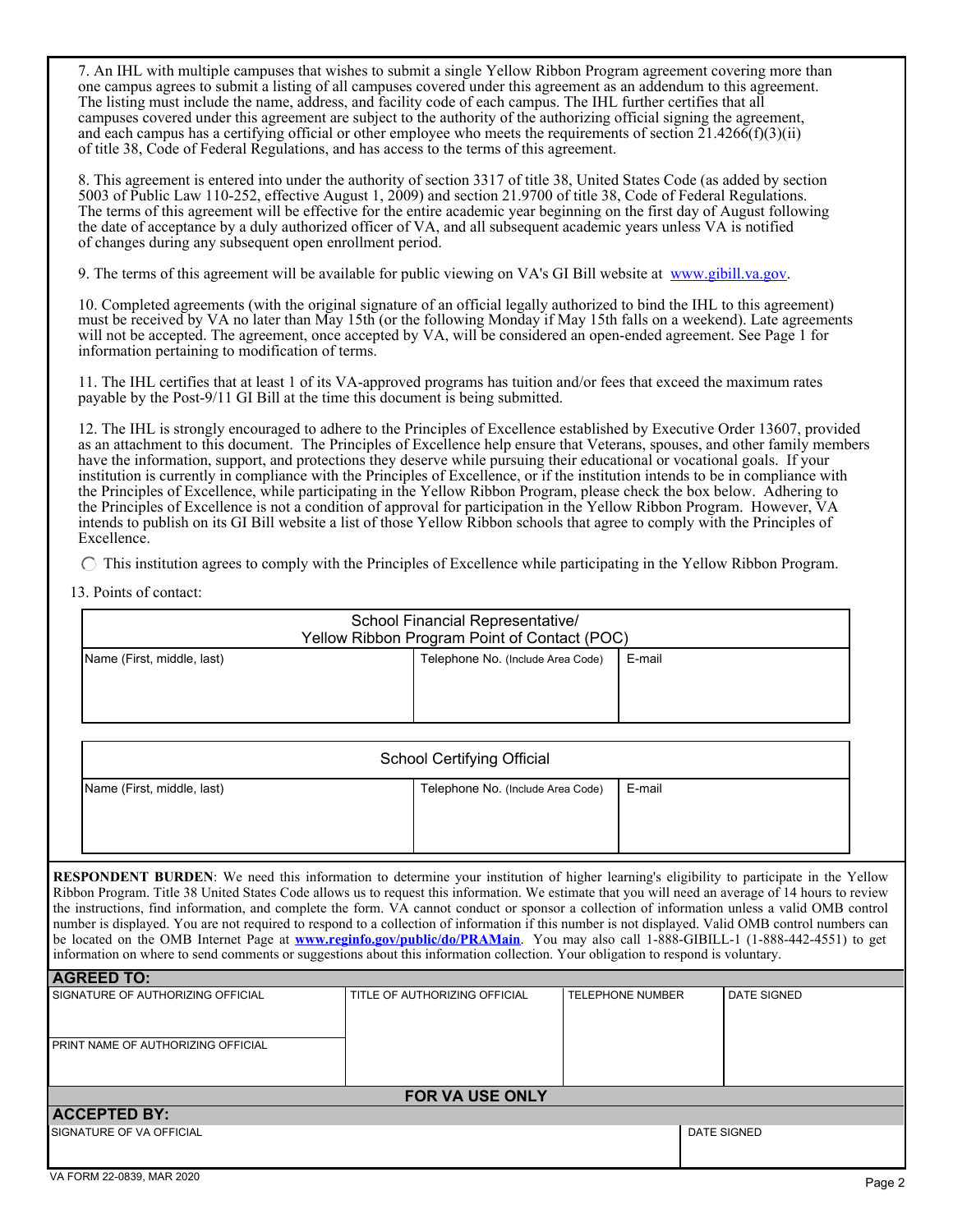# **PRINCIPLES OF EXCELLENCE FOR EDUCATIONAL INSTITUTIONS**

Institutions adhering to the principles of excellence agree to -

(a) prior to enrollment, provide prospective students who are eligible to receive Federal military and veterans educational benefits with a personalized and standardized form, as developed in a manner set forth by the Secretary of Education, working with the Secretaries of Defense and Veterans Affairs, to help those prospective students understand the total cost of the educational program, including tuition and fees; the amount of that cost that will be covered by Federal educational benefits; the type and amount of financial aid they may qualify for; their estimated student loan debt upon graduation; information about student outcomes; and other information to facilitate comparison of aid packages offered by different educational institutions;

(b) inform students who are eligible to receive Federal military and veterans educational benefits of the availability of Federal financial aid and have in place policies to alert those students of their potential eligibility for that aid before packaging or arranging private student loans or alternative financing programs;

(c) end fraudulent and unduly aggressive recruiting techniques on and off military installations, as well as misrepresentation, payment of incentive compensation, and failure to meet State authorization requirements, consistent with the regulations issued by the Department of Education (34 C.F.R. 668.71-668.75, 668.14, and 600.9);

(d) obtain the approval of the institution's accrediting agency for new course or program offerings before enrolling students in such courses or programs, provided that such approval is appropriate under the substantive change requirements of the accrediting agency;

(e) allow service members and reservists to be readmitted to a program if they are temporarily unable to attend class or have to suspend their studies due to service requirements, and take additional steps to accommodate short absences due to service obligations, provided that satisfactory academic progress is being made by the service members and reservists prior to suspending their studies;

(f) agree to an institutional refund policy that is aligned with the refund of unearned student aid rules applicable to Federal student aid provided through the Department of Education under Title IV of the Higher Education Act of 1965, as required under section 484B of that Act when students withdraw prior to course completion;

(g) provide educational plans for all individuals using Federal military and veterans educational benefits that detail how they will fulfill all the requirements necessary to graduate and the expected timeline of completion; and

(h) designate a point of contact for academic and financial advising (including access to disability counseling) to assist service member and veteran students and their families with the successful completion of their studies and with their job searches.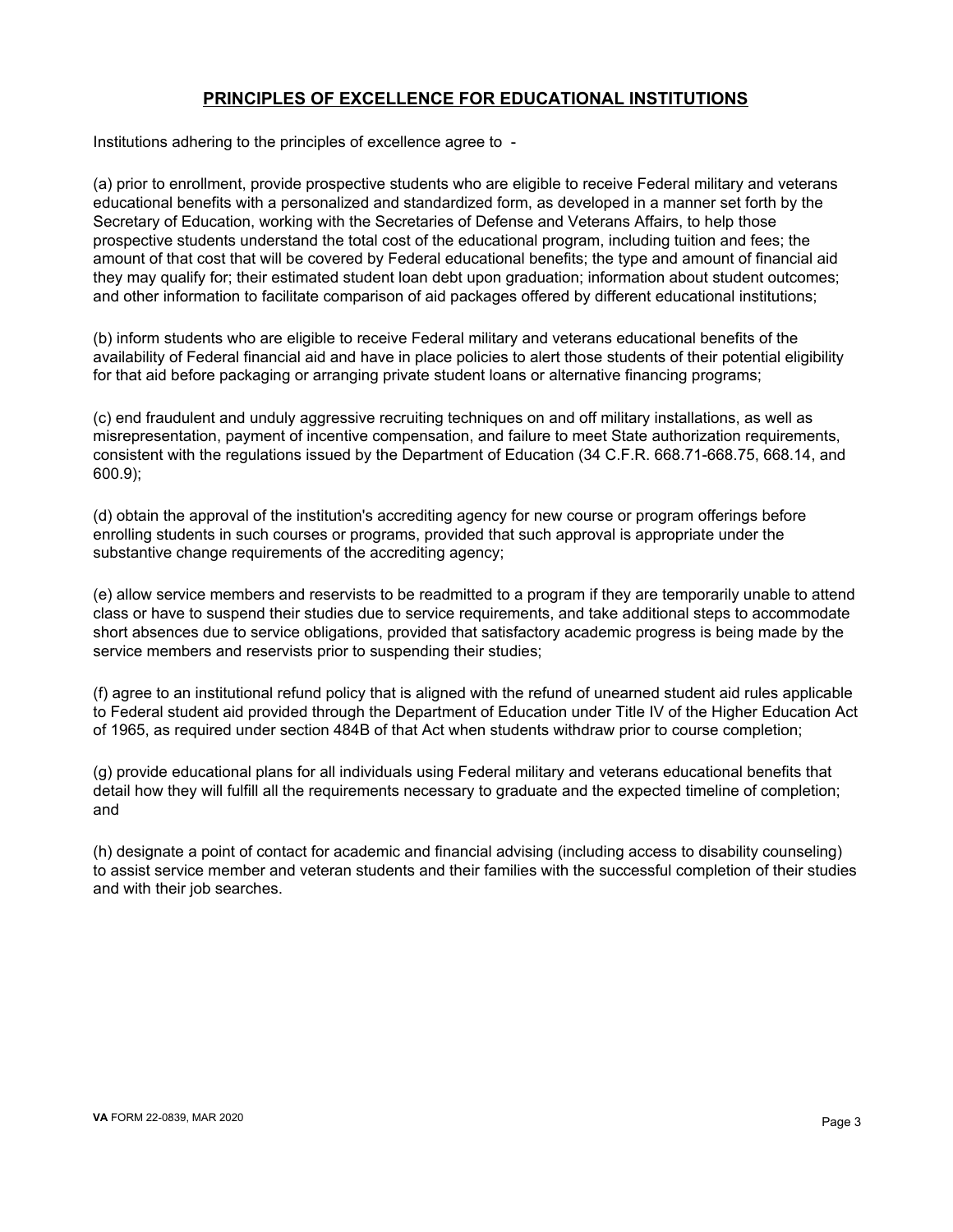# **INSTRUCTIONS FOR VA FORM 22-0839 YELLOW RIBBON PROGRAM AGREEMENT**

Please read through the instructions before completing the Yellow Ribbon Program Agreement. If you have any issues completing the form, please send an e-mail to  $Yellow.Ribbon@va.gov with any inquiries.$ </u>

# **General Eligibility**

The institution must be an Institution of Higher Learning (IHL) that offers programs of education approved for VA benefits. In addition, the IHL must be located in the United States or be a branch of such institution located outside of the United States. Foreign schools are not eligible to participate in the Yellow Ribbon Program.

### **Name, Address, & Facility Code**

Enter the name, mailing address, facility code, and check the type of agreement, and the category of the IHL.

# **Items 1-4**

By signing and submitting this form to VA, the IHL agrees to adhere to the provisions listed in Items 1-4.

# **Item 5**

Enter the total number of students for which the IHL will provide Yellow Ribbon Program contributions. The total number of students entered here should equal the sum of students listed in column A of the table in Item 6. Enter the dates of the upcoming academic year (e.g. 2020-2021) for which the agreement is being submitted. (NOTE: An academic year for VA purposes is August 1 to July 31.)

# **Item 6**

A. Maximum Number of Students - Enter the maximum number of students eligible for the specific contribution. If the IHL wishes to offer Yellow Ribbon Program contributions to an unlimited number of qualifying students, enter unlimited.

B. Degree Level - Specify the degree level (undergraduate, graduate, doctoral, all) of students for which the specific contribution will be provided.

C. College or Professional School - This column may be left blank, or specify the appropriate sub-element (college or professional school) of the institution for which students must be enrolled to receive the specific contribution. **Please be advised that an IHL cannot list a specific degree program** (e.g., Masters of Business Administration, Juris Doctorate, Bachelor of Science in Nursing, etc.)

D. Maximum Contribution Amount - Specify the maximum **annual** contribution amount to be provided for each student eligible for the specific contribution. Do not enter the maximum amount payable by term or credit hour. If the IHL wishes to provide 50% of the unmet tuition and fees for each student eligible for the specific contribution, please enter unlimited.

**NOTE**: IHLs must complete columns A and D for each contribution listed. IHLs must also complete column B, C, or both B and C for each contribution listed.

#### EXAMPLE:

| A. MAXIMUM NUMBER<br>OF STUDENTS | <b>B. DEGREE LEVEL</b><br>(Undergraduate, Graduate,<br>Doctoral, or All) | <b>C. COLLEGE OR PROFESSIONAL</b><br><b>SCHOOL</b> | <b>D. MAXIMUM</b><br><b>CONTRIBUTION</b><br><b>AMOUNT</b> |
|----------------------------------|--------------------------------------------------------------------------|----------------------------------------------------|-----------------------------------------------------------|
| 10                               | Undergraduate                                                            |                                                    | \$<br>2,000                                               |
| 15                               | All                                                                      | School of Liberal Arts                             | \$<br>1.000                                               |
| 20                               | Graduate                                                                 | <b>School of Business</b>                          | \$<br>5.000                                               |